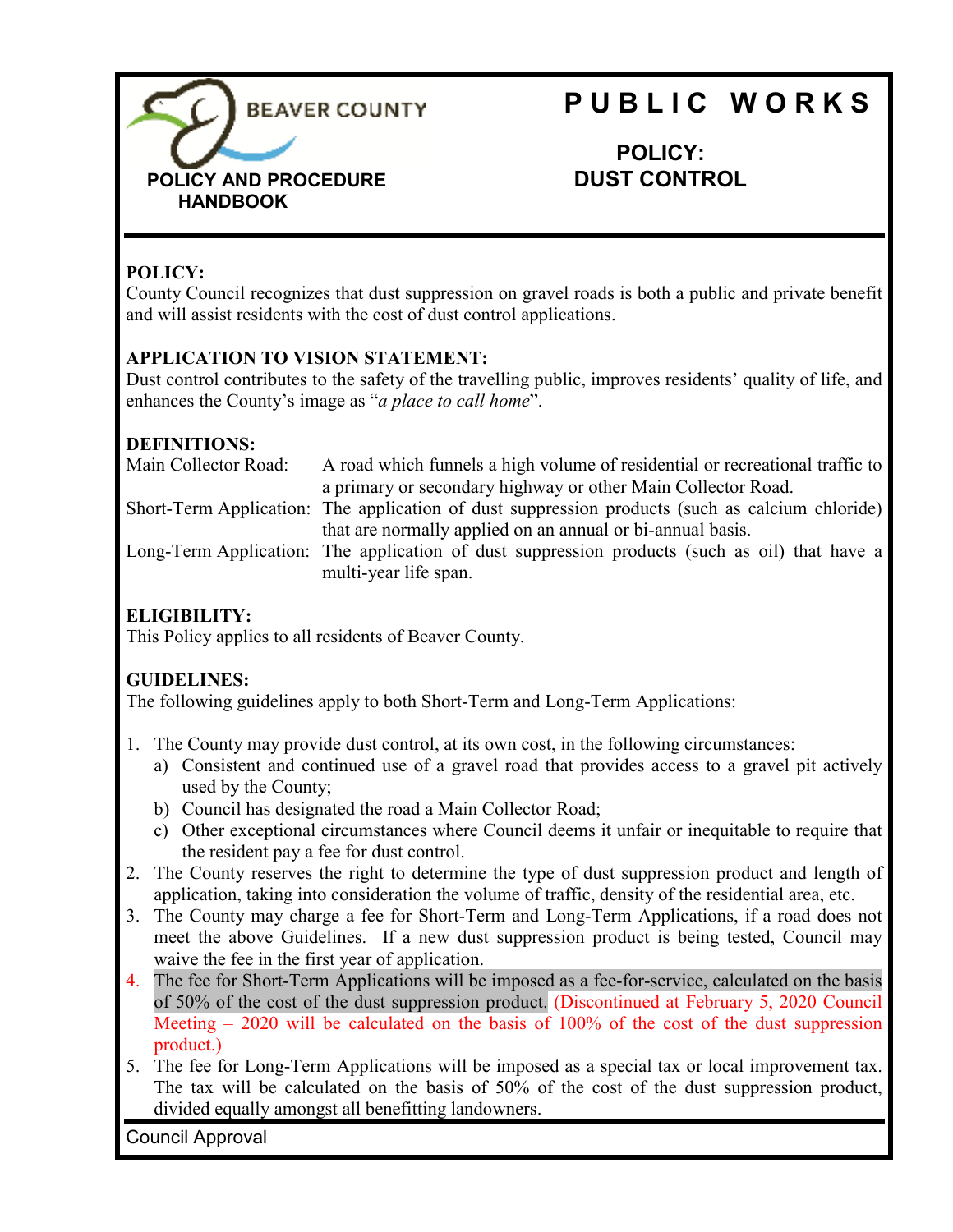6. The County may, at its sole discretion, deny any application for dust control.

#### **Dust Control (Short-Term Application)**

The following guidelines apply to Short-Term Applications:

- 7. Short-Term Applications will be scheduled twice per calendar year.
- 8. Applications from residents for Short-Term Applications must be received by the County no later than April 15<sup>th</sup> of each year for the June application, or July  $31<sup>st</sup>$  for the August application.
- 9. Residents who make arrangements for private Short-Term Applications must contact the County to ensure a qualified contractor is applying an industry-approved dust suppression product to the road. The resident will be solely responsible for the cost of private Short-Term Applications.
- 10. The County reserves the right to maintain all Short-Term Application sites so that the safety of the travelling public is not jeopardized. If the dust suppression product is removed for this reason, the County will not be responsible for replacing it.

#### **Dust Control (Long-Term Application)**

The following guidelines apply to Long-Term Applications:

- 11. The County will consider a Long-Term Application under the following circumstances:
	- a) If sufficient interest is expressed by the benefitting residents; or
	- b) Council proposes the project on its own.
- 12. If a fee is charged for the Long-Term Application, it will not be charged for a period longer than the estimated life span of the dust suppression product.
- 13. The County reserves the right to maintain the Long-Term Application site so that the safety of the travelling public is not jeopardized.
- 14. The reapplication of a dust suppression project after its initial application will be considered a new project.

Administration will develop procedures to implement this Policy, which may be amended from time to time without compromising the intent of this Policy.